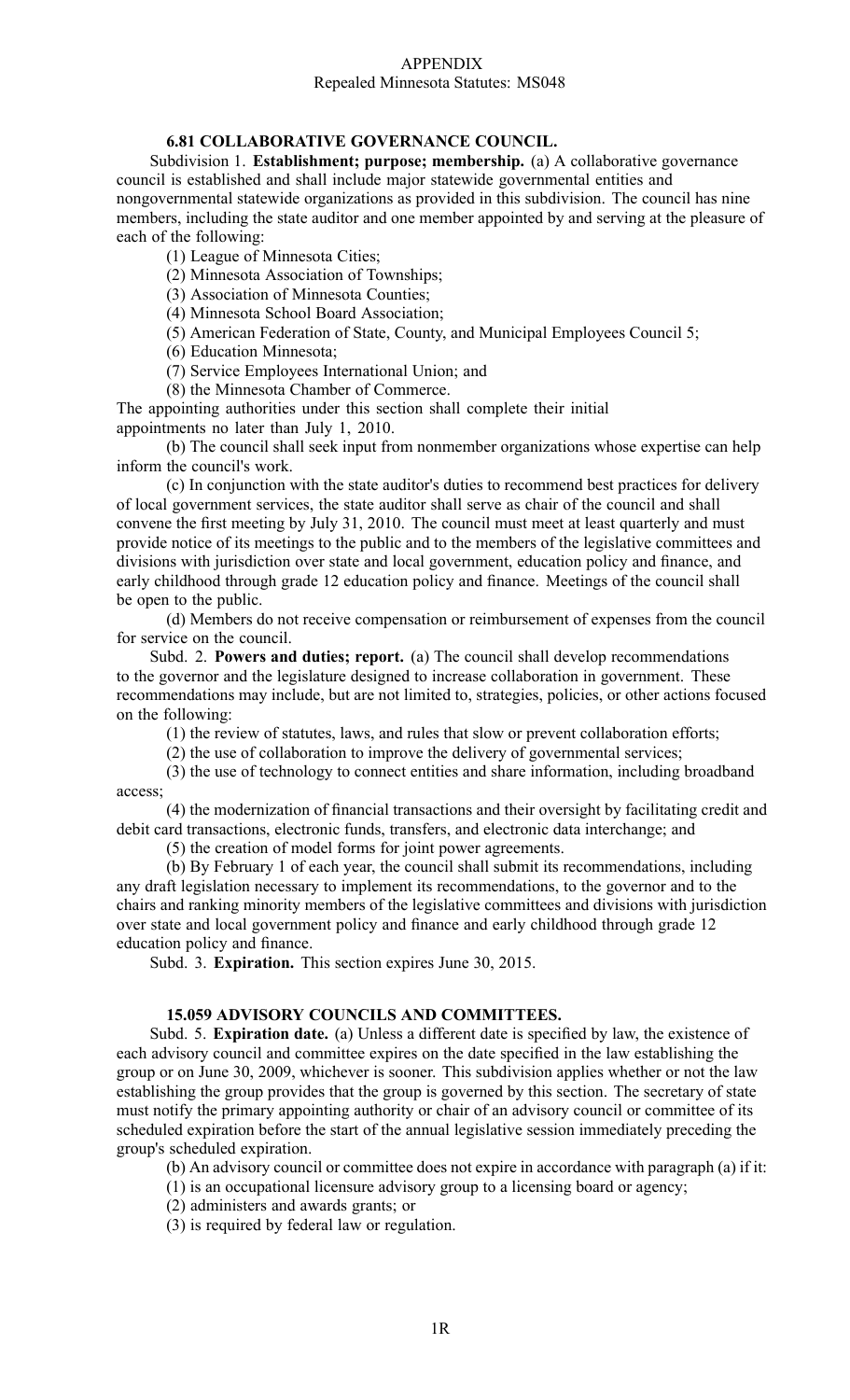#### Repealed Minnesota Statutes: MS048

Subd. 5b. **Continuation dependent on federal law.** Notwithstanding this section, the following councils and committees do not expire unless federal law no longer requires the existence of the council or committee:

(1) Rehabilitation Council for the Blind, created in section 248.10;

(2) Juvenile Justice Advisory Committee, created in section 299A.72;

(3) Governor's Workforce Development Council, created in section 116L.665;

(4) local workforce councils, created in section 116L.666, subdivision 2;

(5) Rehabilitation Council, created in section 268A.02, subdivision 2;

(6) Statewide Independent Living Council, created in section 268A.02, subdivision 2; and

(7) Interagency Coordinating Council, created in section 125A.28.

#### **15B.32 STATE CAPITOL PRESERVATION COMMISSION.**

Subd. 7. **Expiration.** Notwithstanding section 15.059, subdivision 5, the State Capitol Preservation Commission does not expire.

## **16E.0475 ADVISORY COMMITTEE FOR TECHNOLOGY STANDARDS FOR ACCESSIBILITY AND USABILITY.**

Subdivision 1. **Membership.** (a) The Advisory Committee for Technology Standards for Accessibility and Usability consists of ten members, appointed as follows:

(1) the state chief information officer, or the state chief information officer's designee;

(2) <sup>a</sup> representative from State Services for the Blind, appointed by the commissioner of employment and economic development;

(3) the commissioner of administration, or the commissioner's designee;

(4) <sup>a</sup> representative selected by the Minnesota system of technology to achieve results program;

(5) <sup>a</sup> representative selected by the Commission of Deaf, DeafBlind, and Hard-of-Hearing Minnesotans;

(6) the commissioner of education, or the commissioner's designee;

(7) the commissioner of health, or the commissioner's designee;

(8) the commissioner of human services, or the commissioner's designee;

(9) one representative from the Minnesota judicial system designated by the chief justice; and

(10) one staff member from the legislature, appointed by the chair of the Legislative Coordinating Commission.

(b) The appointing authorities under this subdivision must use their best efforts to ensure that the membership of the advisory committee includes at least one representative who is deaf, hard-of-hearing, or deafblind and at least one representative who is blind.

(c) The advisory committee shall elect <sup>a</sup> chair from its membership.

Subd. 2. **Duties.** (a) The advisory committee shall:

(1) review processes to be used for the evaluation or certification of accessibility of technology against accessibility standards;

(2) review the exception process and thresholds for any deviation from the accessibility standards;

(3) identify, in consultation with state agencies serving Minnesotans with disabilities, resources for training and technical assistance for state agency staff, including instruction regarding compliance with accessibility standards;

(4) convene customer groups composed of individuals with disabilities to assist in implementation of accessibility standards;

(5) review customer comments about accessibility and usability issues collected by State Services for the Blind;

(6) develop proposals for funding captioning of live videoconferencing, live Webcasts, Web streaming, podcasts, and other emerging technologies;

(7) provide advice and recommendations regarding the technology accessibility program operation and objectives;

(8) review and make recommendations regarding individual agency accessibility plans;

(9) review and make recommendations regarding new or amended accessibility standards and policies;

(10) review and make recommendations regarding assessments of progress in implementing accessibility standards; and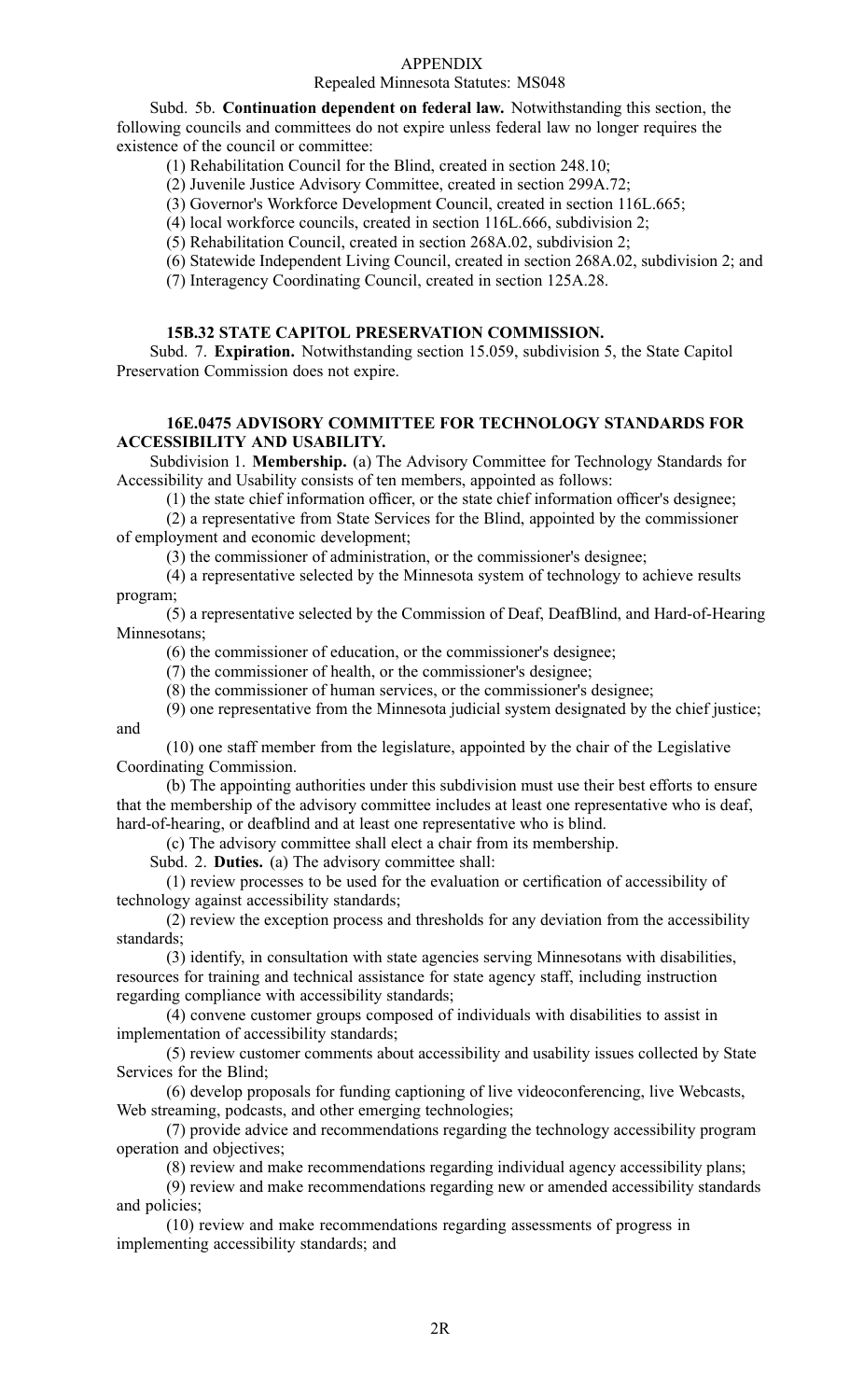#### Repealed Minnesota Statutes: MS048

(11) consult with the chief information officer, if the chief information officer determines that any accessibility standard poses an undue burden to the state.

(b) The advisory committee shall repor<sup>t</sup> to the chairs and ranking minority members of the legislative committees with jurisdiction over state technology systems by January 15 each year regarding the findings, progress, and recommendations made by the advisory committee under this subdivision. The repor<sup>t</sup> shall include any draft legislation necessary to implement the committee's recommendations.

Subd. 3. **Terms, compensation, and removal.** The terms, compensation, and removal of members are governed by section 15.059.

Subd. 4. **Expiration.** This section expires June 30, 2013.

#### **43A.316 PUBLIC EMPLOYEES INSURANCE PROGRAM.**

Subd. 4. **Labor-Management Committee.** The Labor-Management Committee consists of ten members appointed by the commissioner. The Labor-Management Committee must comprise five members who represen<sup>t</sup> employees, including at least one retired employee, and five members who represen<sup>t</sup> eligible employers. Committee members are eligible for expense reimbursement in the same manner and amount as authorized by the commissioner's plan adopted under section 43A.18, subdivision 2. The commissioner shall consult with the labor-management committee in major decisions that affect the program. The committee shall study issues relating to the insurance program including, but not limited to, flexible benefits, utilization review, quality assessment, and cost efficiency. The committee continues to exist while the program remains in operation.

#### **43A.317 MINNESOTA EMPLOYEES INSURANCE PROGRAM.**

Subd. 4. **Advisory committee.** After the commissioner consults as required in subdivision 3 and then determines to make the program available, the commissioner shall establish <sup>a</sup> ten-member advisory committee that includes five members who represen<sup>t</sup> eligible employers and five members who represen<sup>t</sup> eligible individuals. The committee shall advise the commissioner on issues related to administration of the program. The committee is governed by sections 15.014 and 15.059, and continues to exist while the program remains in operation.

### **62U.09 HEALTH CARE REFORM REVIEW COUNCIL.**

Subdivision 1. **Establishment.** The Health Care Reform Review Council is established for the purpose of periodically reviewing the progress of implementation of this chapter and sections 256B.0751 to 256B.0754.

Subd. 2. **Members.** (a) The Health Care Reform Review Council shall consist of 16 members who are appointed as follows:

(1) two members appointed by the Minnesota Medical Association, at least one of whom must represen<sup>t</sup> rural physicians;

(2) one member appointed by the Minnesota Nurses Association;

(3) two members appointed by the Minnesota Hospital Association, at least one of whom must be <sup>a</sup> rural hospital administrator;

- (4) one member appointed by the Minnesota Academy of Physician Assistants;
- (5) one member appointed by the Minnesota Business Partnership;
- (6) one member appointed by the Minnesota Chamber of Commerce;

(7) one member appointed by the SEIU Minnesota State Council;

(8) one member appointed by the AFL-CIO;

(9) one member appointed by the Minnesota Council of Health Plans;

(10) one member appointed by the Smart Buy Alliance;

(11) one member appointed by the Minnesota Medical Group Management Association;

(12) one consumer member appointed by AARP Minnesota;

(13) one member appointed by the Minnesota Psychological Association; and

(14) one member appointed by the Minnesota Chiropractic Association.

(b) If <sup>a</sup> member is no longer able or eligible to participate, <sup>a</sup> new member shall be appointed by the entity that appointed the outgoing member.

Subd. 3. **Operations of council.** (a) The commissioner of health shall convene the first meeting of the council on or before January 15, 2009, following the initial appointment of the members and the advisory council must meet at least quarterly thereafter.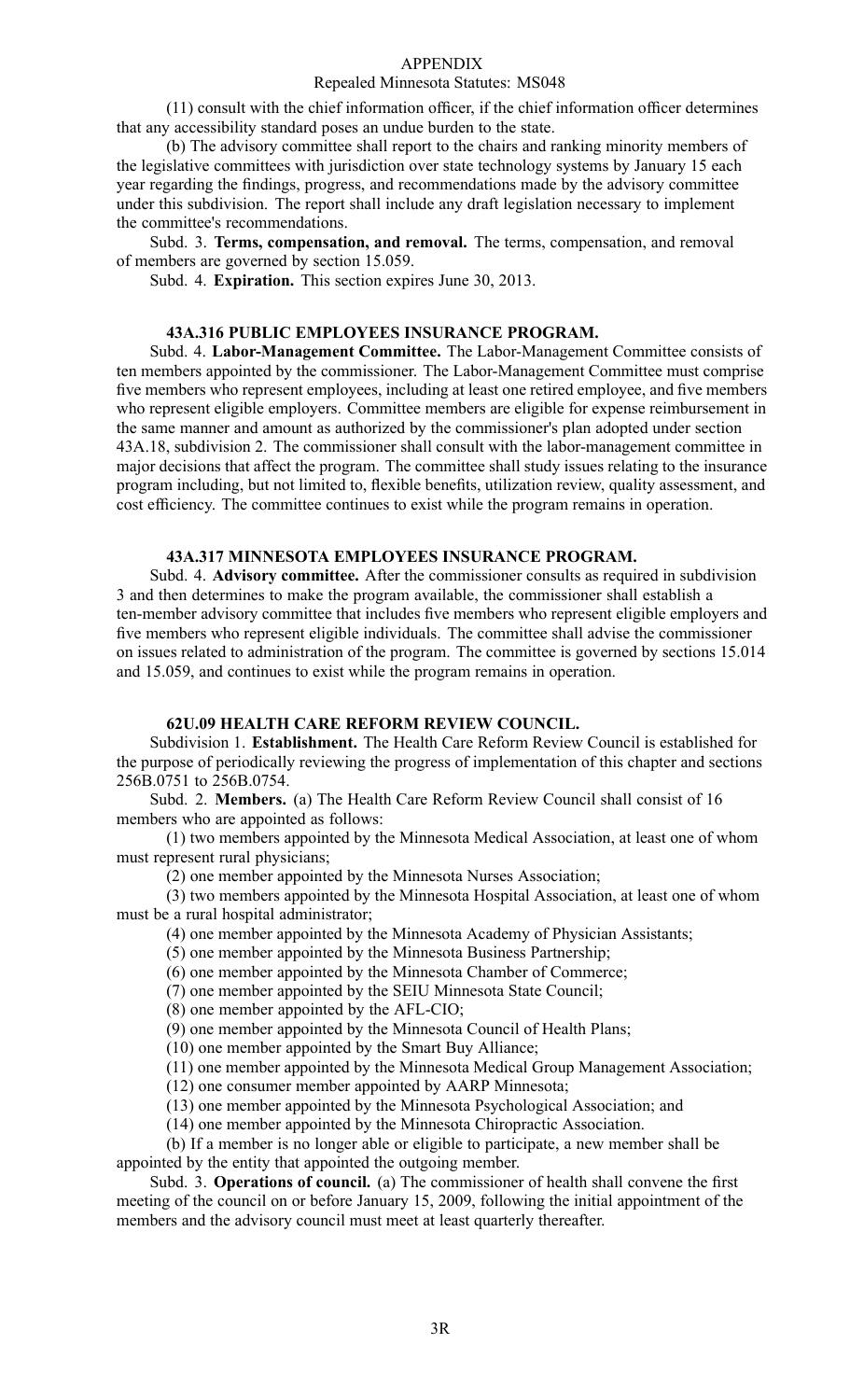## Repealed Minnesota Statutes: MS048

(b) The council is governed by section 15.059, excep<sup>t</sup> that members shall not receive per diems and the council does not expire.

## **82B.021 DEFINITIONS.**

Subd. 10. **Board.** "Board" means the Real Estate Appraisal Advisory Board established under section 82B.05.

#### **82B.05 REAL ESTATE APPRAISER ADVISORY BOARD.**

Subdivision 1. **Members.** The Real Estate Appraiser Advisory Board consists of nine members appointed by the commissioner of commerce. Three of the members must be consumers of appraisal services, of whom one member must be employed in the financial lending industry, and six must be real estate appraisers who are currently licensed in good standing, of whom three members must be certified residential real property appraisers and three members must be certified general real property appraisers. At least one member of the board must be certified by the Appraisal Qualification Board of the Appraisal Foundation to teach the Uniform Standards of Professional Appraisal Practice. Each of the three categories of members must include at least one member who lives or works outside of the seven-county metropolitan area. The board is governed by section 15.0575.

Subd. 3. **Terms.** The term of office for members is three years.

Upon expiration of their terms, members of the board shall continue to hold office until the appointment and qualification of their successors. No person may serve as <sup>a</sup> member of the board for more than two consecutive terms. The commissioner may remove <sup>a</sup> member for cause.

Subd. 5. **Conduct of meetings.** Places of regular board meetings must be decided by the vote of members. Written notice must be given to each member of the time and place of each meeting of the board at least ten days before the scheduled date of regular board meetings. The board shall establish procedures for emergency board meetings and other operational procedures, subject to the approval of the commissioner.

The members of the board shall elect <sup>a</sup> chair to preside at board meetings, <sup>a</sup> vice-chair, and <sup>a</sup> secretary from among the members.

A quorum of the board is five members.

The board shall meet at least once every three months as determined by <sup>a</sup> majority vote of the members or <sup>a</sup> call of the commissioner.

Subd. 6. **Compensation.** Each member of the board is entitled to <sup>a</sup> per diem allowance of \$35 for each meeting of the board at which the member is present and for each day or substantial par<sup>t</sup> of <sup>a</sup> day actually spen<sup>t</sup> in the conduct of the business of the board, plus all appropriate expenses unless <sup>a</sup> greater amount is authorized by section 15.0575.

Subd. 7. **Enforcement data.** The commissioner shall, on <sup>a</sup> regular basis, provide the board with the commissioner's public enforcement data.

#### **82B.06 POWERS OF THE BOARD.**

The board shall make recommendations to the commissioner as the commissioner requests or at the board's own initiative on:

(1) rules with respec<sup>t</sup> to each category of licensed real estate appraiser, the type of educational experience, appraisal experience, and equivalent experience that will meet the requirements of this chapter;

(2) examination specifications for each category of licensed real estate appraiser, to assist in providing or obtaining appropriate examination questions and answers, and procedures for grading examinations;

(3) rules with respec<sup>t</sup> to each category of licensed real estate appraiser, the continuing education requirements for the renewal of licensing that will meet the requirements provided in this chapter;

(4) periodic review of the standards for the development and communication of real estate appraisals provided in this chapter and rules explaining and interpreting the standards; and

(5) other matters necessary in carrying out the provisions of this chapter.

## **84.964 INTERAGENCY NATIVE VEGETATION TASK FORCE.**

(a) An interagency task force on native plant conservation is established composed of the commissioners or their designees of the Departments of Agriculture, Natural Resources, Transportation, and the Pollution Control Agency and the executive director or designee of the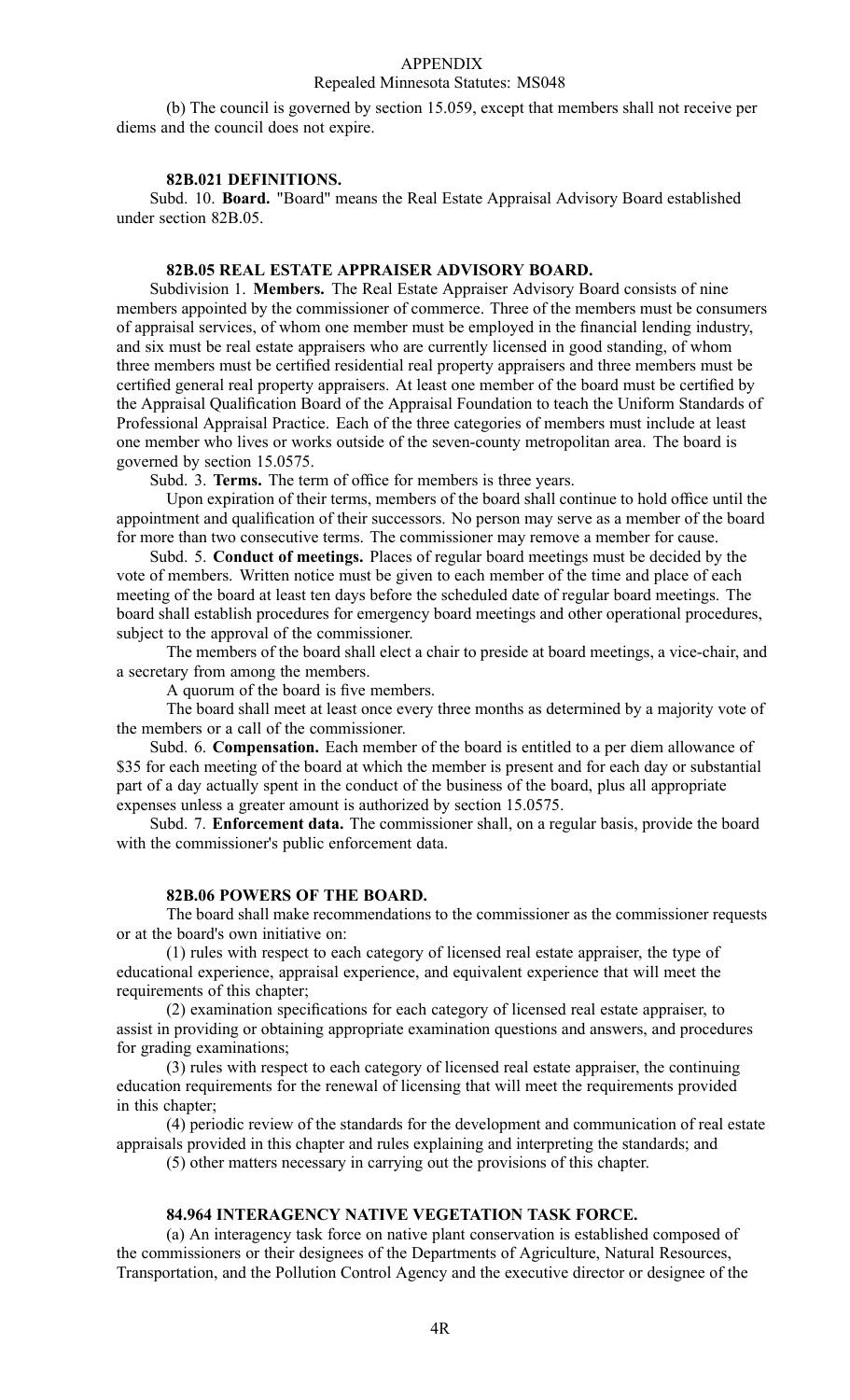#### Repealed Minnesota Statutes: MS048

Board of Water and Soil Resources. The commissioner of natural resources or the commissioner's designee shall chair the task force.

(b) The purpose of the task force is to identify priority conservation needs for native plants and their habitats in the ecological regions of the state, and to coordinate implementation of interagency programs to address those needs. The task force shall also ensure, to the greatest extent practicable, that native plant species and communities are maintained, enhanced, restored, or established on public lands, and are promoted on private lands.

#### **103F.518 REINVEST IN MINNESOTA CLEAN ENERGY PROGRAM.**

Subd. 11. **Technical committee.** To ensure that public benefits, including water quality, soil health, reduction of chemical inputs, soil carbon storage, biodiversity, and wildlife habitat are secured along with bioenergy crop production, the Board of Water and Soil Resources shall appoint <sup>a</sup> technical committee consisting of one representative from the Departments of Agriculture, Natural Resources, and Commerce and the Pollution Control Agency; two farm organizations; one sustainable agriculture farmer organization; three rural economic development organizations; three environmental organizations; and three conservation or wildlife organizations. The board and technical committee shall consult with private sector organizations and University of Minnesota researchers involved in biomass establishment and bioenergy or biofuel conversion. The technical committee is to develop program guidelines and standards, as appropriate to ensure that reinvest in Minnesota clean energy program contracts provide public benefits commensurate with the public investment. The technical committee shall review and make recommendations on the guidelines and standards every five years.

#### **116C.711 NUCLEAR WASTE COUNCIL.**

Subdivision 1. **Establishment.** The governor's Nuclear Waste Council is established. Subd. 2. **Membership.** The council shall have at least nine members, consisting of:

(1) the commissioners of health, transportation, and natural resources, and the commissioner of the Pollution Control Agency;

(2) four citizen members appointed by the governor;

(3) the director of the Minnesota Geological Survey;

(4) one additional citizen from each potentially impacted area may be appointed by the governor if potentially impacted areas are designated in Minnesota; and

(5) one Indian who is an enrolled member of <sup>a</sup> federally recognized Minnesota Indian tribe or band may be appointed by the governor if potentially impacted areas are designated in Minnesota and if those areas include Indian country as defined in United States Code, title 18, section 11.54.

At least two members of the council must have expertise in the earth sciences.

Subd. 3. **Chair.** A chair shall be appointed by the governor from the members of the council. Subd. 4. **Advisory task force.** The council may create advisory task forces under section

15.014, as are necessary to carry out its responsibilities under this chapter.

Subd. 5. **Membership regulation.** Section 15.059 governs terms, compensation, removal, and filling of vacancies of members appointed by the governor. Section 15.059, subdivision 5, does not govern the expiration date of the council.

#### **116L.361 DEFINITIONS.**

Subd. 2. **Advisory committee.** "Advisory committee" means the committee established in section 116L.363.

## **116L.363 ADVISORY COMMITTEE.**

A 12-member advisory committee is established as provided under section 15.059 to assist the commissioner in selecting eligible organizations to receive program grants and evaluating the final reports of each organization. Members of the committee may be reimbursed for expenses but may not receive any other compensation for service on the committee. The advisory committee consists of representatives of the commissioners of education, human services, and employment and economic development; <sup>a</sup> representative of the chancellor of the Minnesota State Colleges and Universities; <sup>a</sup> representative of the commissioner of the Housing Finance Agency; and seven public members appointed by the governor. Each of the following groups must be represented by <sup>a</sup> public member experienced in working with targeted youth: labor organizations, local educators, community groups, consumers, local housing developers, youth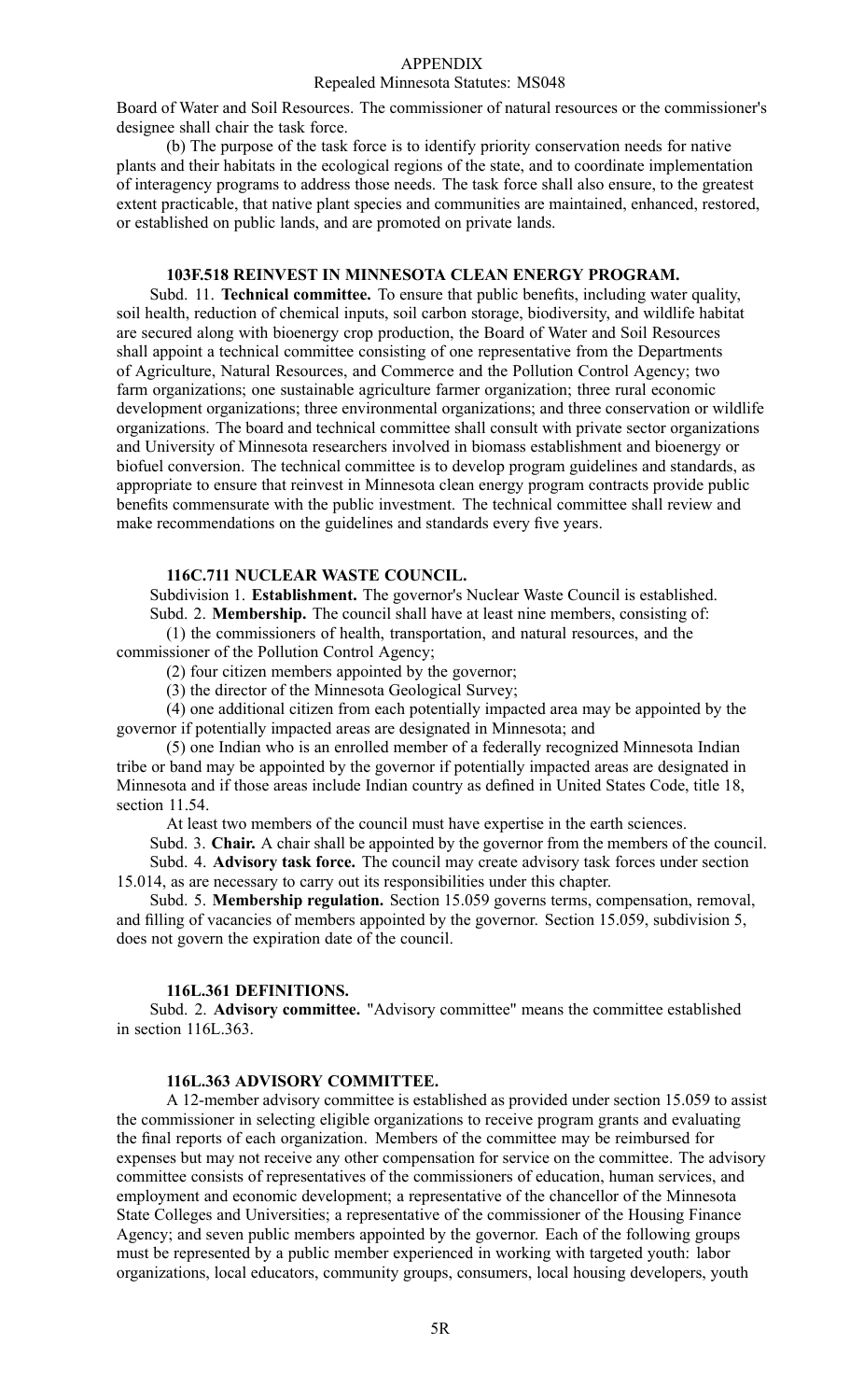#### Repealed Minnesota Statutes: MS048

between the ages of 16 and 24 who have <sup>a</sup> period of homelessness, and other homeless persons. At least three of the public members must be from outside of the metropolitan area as defined in section 473.121, subdivision 2. The commissioner may provide staff to the advisory committee to assist it in carrying out its purpose.

#### **124D.94 MINNESOTA ACADEMIC EXCELLENCE FOUNDATION.**

Subdivision 1. **Citation.** This section may be cited as the "Minnesota Academic Excellence Act."

Subd. 2. **Creation of foundation.** There is created the Minnesota Academic Excellence Foundation. The purpose of the foundation shall be to promote academic excellence in Minnesota public and nonpublic schools and communities through public-private partnerships. The foundation shall be <sup>a</sup> nonprofit organization. The board of directors of the foundation and foundation activities are under the direction of the commissioner of education.

Subd. 3. **Board of directors.** The board of directors of the foundation shall consist of the commissioner of education and 20 members to be appointed by the governor. Of the 20 members appointed by the governor, eight shall represen<sup>t</sup> <sup>a</sup> variety of education groups and 12 shall represen<sup>t</sup> <sup>a</sup> variety of business groups. The members of the board of directors shall select one member to serve as chair. The commissioner of education shall serve as secretary for the board of directors and provide administrative suppor<sup>t</sup> to the foundation. An executive committee of the foundation board composed of the board officers and chairs of board committees, may only advise and make recommendations to the foundation board.

Subd. 4. **Foundation programs.** The foundation may develop programs that advance the concep<sup>t</sup> of educational excellence. These may include, but are not limited to:

(a) recognition programs and awards for students demonstrating academic excellence;

(b) summer institute programs for students with special talents;

(c) recognition programs for teachers, administrators, and others who contribute to academic excellence;

(d) summer mentorship programs with business and industry for students with special career interests and high academic achievements;

(e) governor's awards ceremonies and special campaigns to promote awareness and expectation for academic achievement;

(f) an academic league to provide organized challenges requiring cooperation and competition for public and nonpublic pupils in elementary and secondary schools;

(g) systemic transformation initiatives and assistance and training to community teams to increase school performance in the state's education institutions through strategic quality planning for continuous improvement, empowermen<sup>t</sup> of multiple stakeholders, validation of results via customer-supplier relationships, and <sup>a</sup> total system approach based on best practices in key process areas; and

(h) activities to measure customer satisfaction for delivery of services to education institutions in order to plan for and implement continuous improvement.

To the extent possible, the foundation shall make these programs available to students in all parts of the state.

Subd. 5. **Powers and duties.** The foundation may:

(1) establish and collect membership fees;

(2) publish brochures or booklets relating to the purposes of the foundation and collect reasonable fees for the publications;

(3) receive money, grants, and in-kind goods or services from nonstate sources for the purposes of the foundation, without complying with section 16A.013, subdivision 1;

(4) contract with consultants;

(5) expend money for awards and other forms of recognition and appreciation; and

(6) determine procedures and expenditures for awards and recognitions to teachers, students, donors, and other people who are not employees of the executive branch.

Subd. 6. **Contracts.** The foundation board shall review and approve each contract of the board. Each contract of the foundation board shall be subject to the same review and approval procedures as <sup>a</sup> contract of the Department of Education.

Subd. 7. **Foundation staff.** (a) The foundation board with review by the commissioner shall appoint the executive director and other staff who shall perform duties and have responsibilities solely related to the foundation.

(b) As par<sup>t</sup> of the annual plan of work, the foundation, with review by the commissioner, may appoint up to three employees. The employees appointed under this paragraph are not state employees under chapter 43A, but are covered under section 3.736. At the foundation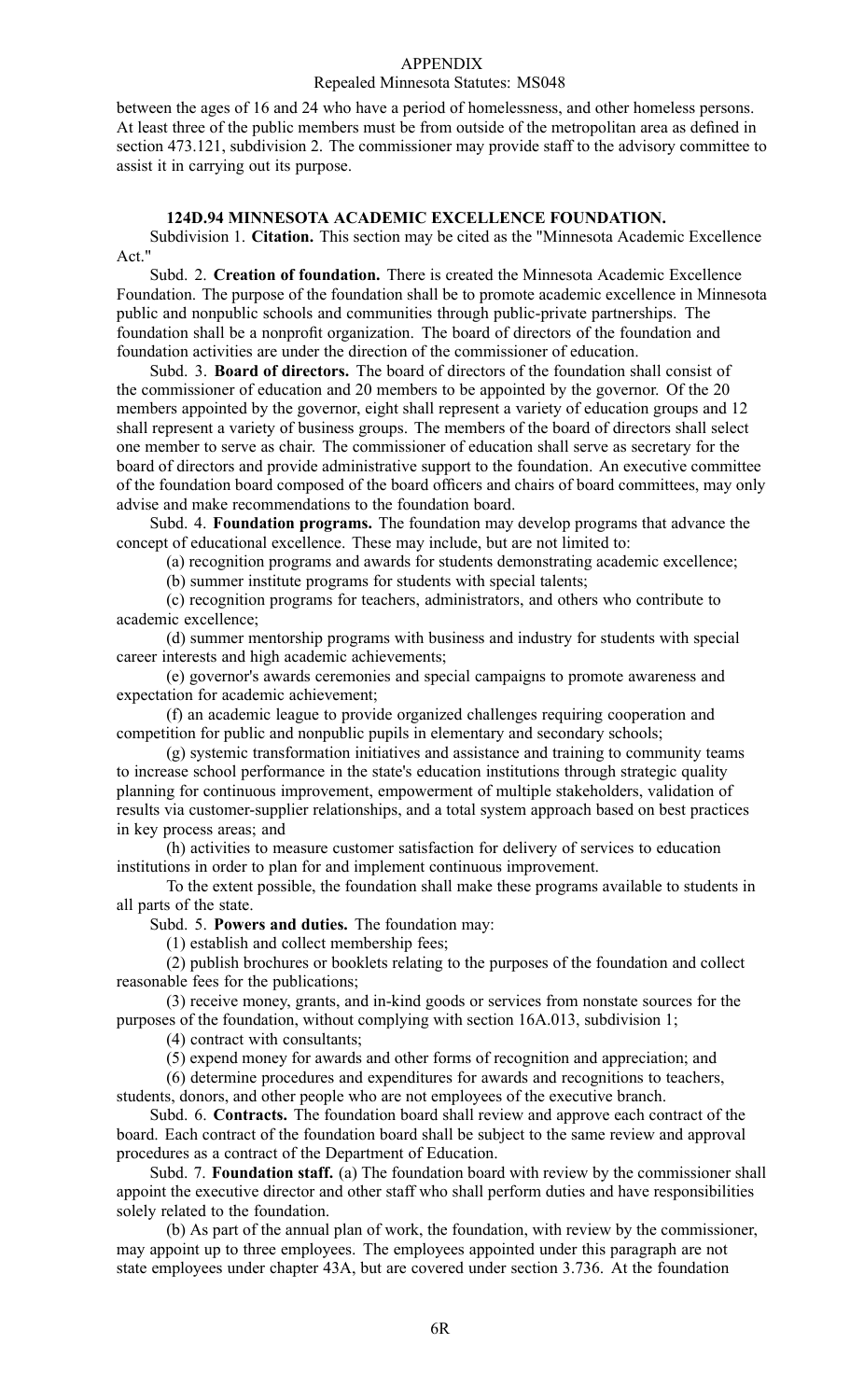#### Repealed Minnesota Statutes: MS048

board's discretion, the employees may participate in the state health and state insurance plans for employees in unclassified service. The employees shall be supervised by the executive director.

Subd. 8. **Private funding.** The foundation shall seek private resources to supplement the available public money. Individuals, businesses, and other organizations may contribute to the foundation in any manner specified by the board of directors. All money received shall be administered by the board of directors.

Subd. 9. **Report.** The board of directors of the foundation shall submit an annual repor<sup>t</sup> to the commissioner of education on the progress of its activities. The annual repor<sup>t</sup> shall contain <sup>a</sup> financial repor<sup>t</sup> for the preceding year, including all receipts and expenditures of the foundation.

Subd. 10. **Appropriation.** There is annually appropriated to the Academic Excellence Foundation all amounts received by the foundation pursuan<sup>t</sup> to this section.

#### **127A.70 MINNESOTA P-20 EDUCATION PARTNERSHIP.**

Subd. 3. **Expiration.** Notwithstanding section 15.059, subdivision 5, the partnership is permanen<sup>t</sup> and does not expire.

#### **136A.031 ADVISORY GROUPS.**

Subd. 5. **Expiration.** Notwithstanding section 15.059, subdivision 5, the advisory groups established in this section do not expire.

#### **144.011 DEPARTMENT OF HEALTH.**

Subd. 2. **State Health Advisory Task Force.** The commissioner of health may appoint <sup>a</sup> State Health Advisory Task Force. If appointed, members of the task force shall be broadly representative of the licensed health professions and shall also include public members as defined by section 214.02. The task force shall expire, and the terms, compensation, and removal of members shall be as provided in section 15.059.

#### **145.98 COUNCIL ON HEALTH PROMOTION AND WELLNESS.**

Subdivision 1. **Creation; membership.** The commissioner of health may appoint an Advisory Task Force on Health Promotion and Wellness. Members of the task force shall be experienced or interested in health promotion and wellness. There shall be at least one member from each congressional district. The task force shall expire, and the terms, compensation, and removal of members shall be governed by section 15.059.

Subd. 3. **Powers.** The task force may solicit, receive, and disburse funds made available for health promotion and wellness.

## **147E.35 REGISTERED NATUROPATHIC DOCTOR ADVISORY COUNCIL.**

Subd. 4. **Expiration.** Notwithstanding section 15.059, the advisory council is permanen<sup>t</sup> and does not expire.

### **162.02 COUNTY STATE-AID HIGHWAY SYSTEM.**

Subd. 2. **Rules; advisory committee.** (a) The rules shall be made and promulgated by the commissioner acting with the advice of <sup>a</sup> committee selected by the several county boards acting through the officers of the statewide association of county commissioners. The committee shall be composed of nine members so selected that each member shall be from <sup>a</sup> different state highway construction district. Not more than five of the nine members of the committee shall be county commissioners. The remaining members shall be county highway engineers. In the event that agreemen<sup>t</sup> cannot be reached on any rule, the commissioner's determination shall be final. The rules shall be printed and copies forwarded to the county engineers of the several counties.

(b) Notwithstanding section 15.059, subdivision 5, the committee does not expire.

Subd. 3. **Rules have force of law.** The rules have the force and effect of law as provided in chapter 14.

## **162.09 MUNICIPAL STATE-AID STREET SYSTEM.**

Subd. 2. **Rules; advisory committee.** (a) The rules shall be made and promulgated by the commissioner acting with the advice of <sup>a</sup> committee selected by the governing bodies of such cities, acting through the officers of the statewide association of municipal officials. The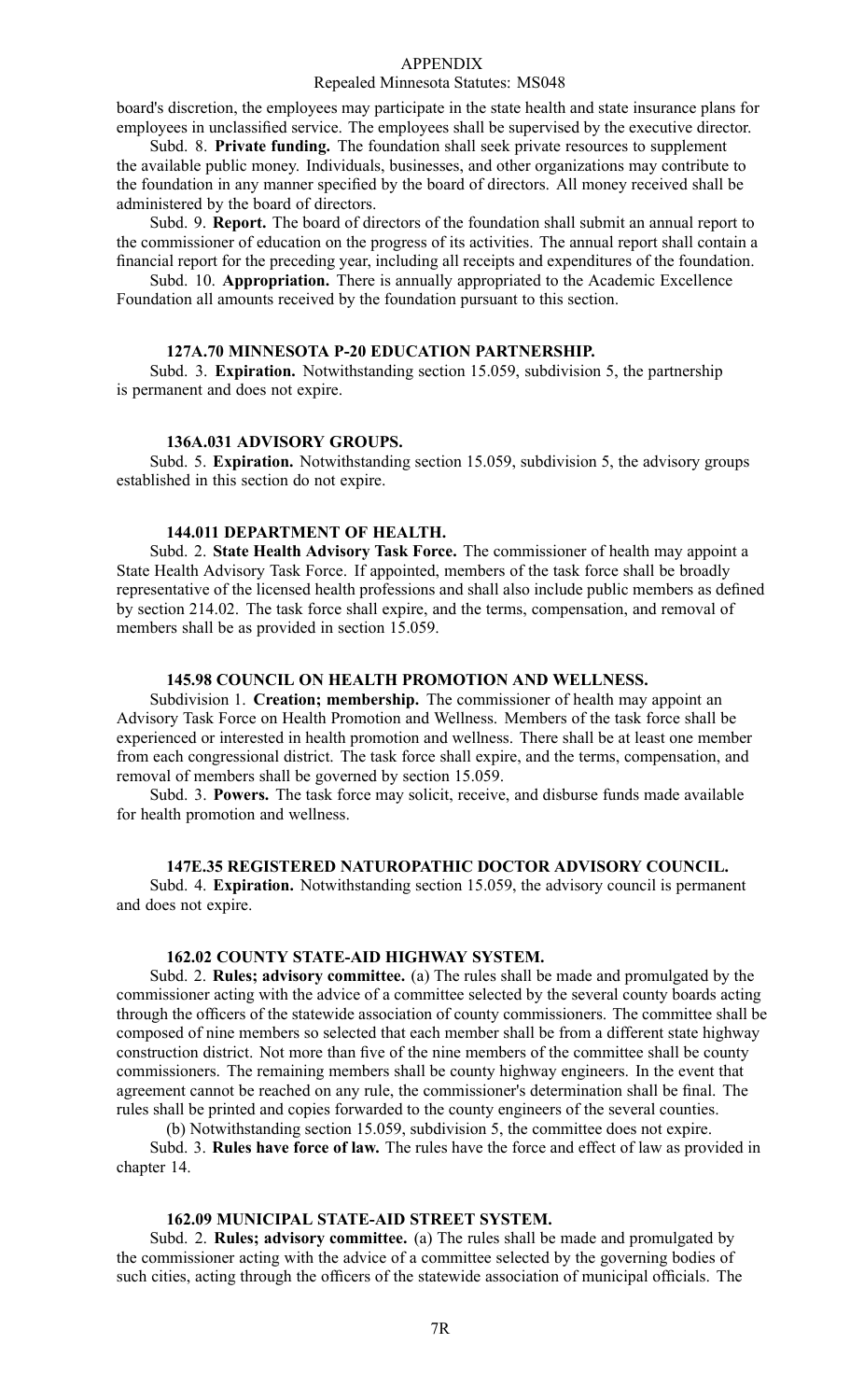#### Repealed Minnesota Statutes: MS048

committee shall be composed of 12 members, so selected that there shall be one member from each state highway construction district and in addition one member from each city of the first class. Not more than six members of the committee shall be elected officials of the cities. The remaining members of the committee shall be city engineers. In the event that agreemen<sup>t</sup> cannot be reached on any rule the commissioner's determination shall be final. The rules shall be printed and copies forwarded to the clerks and engineers of the cities.

(b) Notwithstanding section 15.059, subdivision 5, the committee does not expire.

Subd. 3. **Rules have force of law.** The rules have the force and effect of law as provided in chapter 14.

## **174.86 COMMUTER RAIL PLAN; REVIEW.**

Subd. 5. **Commuter Rail Corridor Coordinating Committee.** (a) A Commuter Rail Corridor Coordinating Committee is established to advise the commissioner on issues relating to the alternatives analysis, environmental review, advanced corridor planning, preliminary engineering, final design, implementation method, construction of commuter rail, public involvement, land use, service, and safety. The Commuter Rail Corridor Coordinating Committee shall consist of:

(1) one member representing each significant funding partner in whose jurisdiction the line or lines are located;

(2) one member appointed by each county in which the corridors are located;

(3) one member appointed by each city in which advanced corridor plans indicate that <sup>a</sup> station may be located;

(4) two members appointed by the commissioner, one of whom shall be designated by the commissioner as the chair of the committee;

(5) one member appointed by each metropolitan planning organization through which the commuter rail line may pass;

(6) one member appointed by the president of the University of Minnesota, if <sup>a</sup> designated corridor provides direct service to the university; and

(7) two ex-officio members who are members of labor organizations operating in, and with authority for, trains or rail yards or stations junctioning with freight and commuter rail lines on corridors, with one member appointed by the speaker of the house and the other member appointed by the senate Rules and Administration Subcommittee on Committees.

(b) A joint powers board existing on April 1, 1999, consisting of local governments along <sup>a</sup> commuter rail corridor, shall perform the functions set forth in paragraph (a) in place of the committee.

(c) Notwithstanding section 15.059, subdivision 5, the committee does not expire.

### **196.30 VETERANS HEALTH CARE ADVISORY COUNCIL.**

Subdivision 1. **Creation.** The Veterans Health Care Advisory Council is established to provide the Department of Veterans Affairs with advice and recommendations on providing veterans with quality long-term care and the anticipated future needs of Minnesota veterans.

Subd. 2. **Membership.** (a) The council consists of nine public members appointed by the governor. The council members are:

(1) seven members with extensive expertise in health care delivery, long-term care, and veterans services;

(2) one licensed clinician who may be either <sup>a</sup> physician, physician's assistant, or <sup>a</sup> nurse practitioner; and

(3) one additional member.

(b) The governor shall designate <sup>a</sup> member to serve as the chair.

(c) The commissioner of veterans affairs, or the commissioner's designee, is an ex officio, nonvoting member of the council and shall provide necessary and appropriate administrative and technical suppor<sup>t</sup> to the council.

(d) Membership terms, removal of members, and the filling of vacancies are as provided in section 15.059, subdivisions 2 and 4. Members shall not receive compensation or per diem payments, but may receive reimbursement for expenses pursuan<sup>t</sup> to section 15.059, subdivision 3.

Subd. 3. **Duties.** The council is an advisory group with the responsibility of providing the commissioner of veterans affairs with information and professional expertise on the delivery of quality long-term care to veterans. The council's duties include:

(1) developing <sup>a</sup> new vision and strategic plan for the veterans homes that complements the Department of Veterans Affairs overall veterans service programs;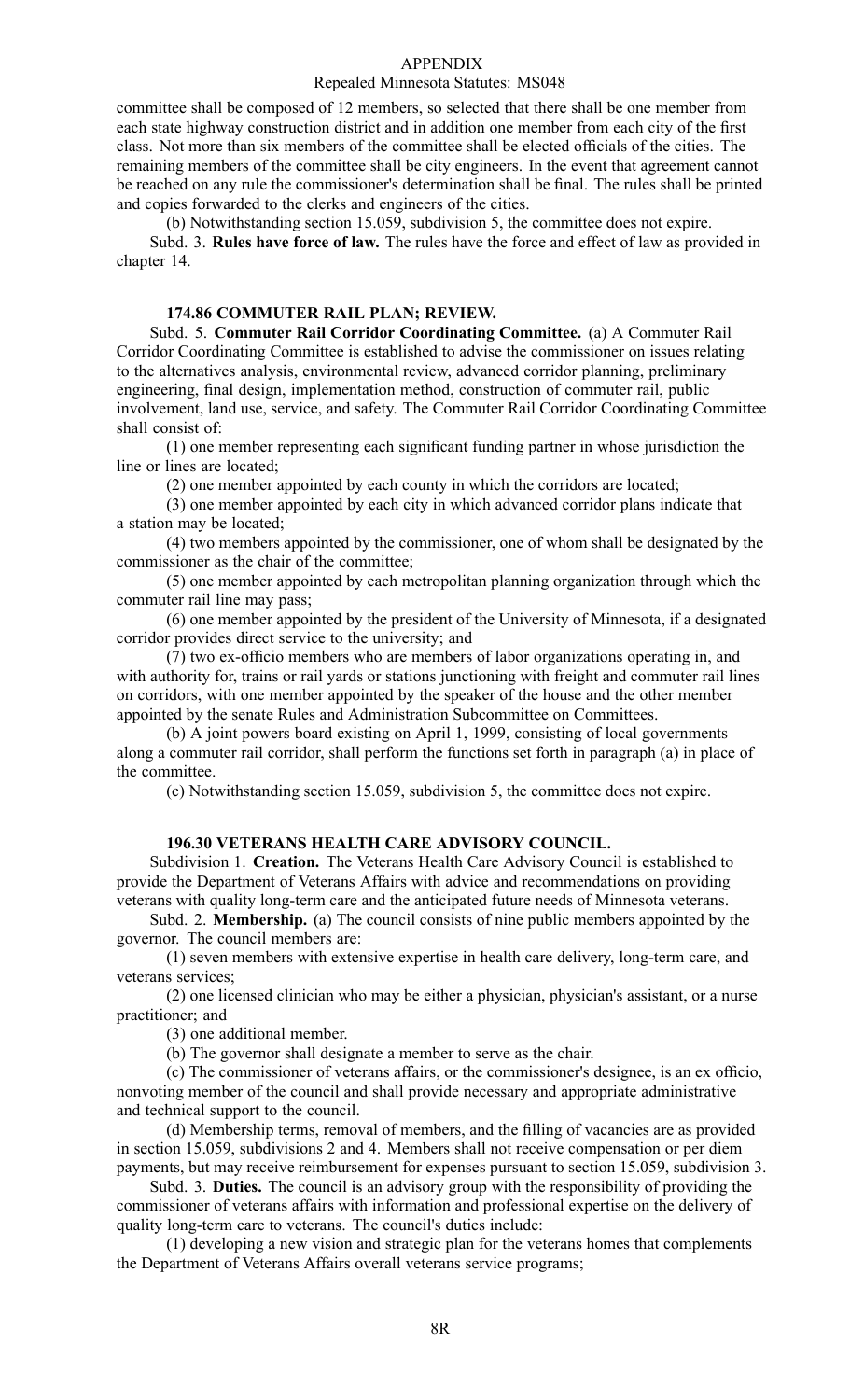#### Repealed Minnesota Statutes: MS048

(2) providing recommendations and advice on matters including clinical performance, systemwide quality improvement efforts, culture and working environment of the veterans homes, and other operational and organizational functions of the veterans homes;

(3) studying and reviewing current issues and trends in the long-term care industry and the veterans community;

(4) providing recommendations to the commissioner on alternative options for the delivery of long-term care to veterans so that veterans and their families can determine appropriate services under models similar to those available in the community;

(5) establishing, as appropriate, subcommittees or ad hoc task forces of council members, stakeholders, and other individuals with expertise or experience to address specific issues; and

(6) reviewing and providing advice on any other matter at the reques<sup>t</sup> of the commissioner. Subd. 4. **Expiration.** Notwithstanding section 15.059, subdivision 4, the council expires June 30, 2013.

### **197.585 HIGHER EDUCATION VETERANS ASSISTANCE PROGRAM.**

Subd. 2. **Steering committee.** The commissioner of veterans affairs shall chair <sup>a</sup> higher education veterans assistance program steering committee composed of:

(1) the adjutant general or the adjutant general's designee;

(2) <sup>a</sup> representative of Minnesota State Colleges and Universities, designated by the chancellor;

(3) <sup>a</sup> representative of the University of Minnesota, appointed by the president of the university;

(4) <sup>a</sup> representative of private colleges and universities in Minnesota, appointed by the governor;

(5) <sup>a</sup> representative of the Office of Higher Education, appointed by the commissioner of that department;

(6) <sup>a</sup> representative of county veterans service offices, appointed by the commissioner of veterans affairs; and

(7) <sup>a</sup> representative of the Department of Employment and Economic Development, appointed by the commissioner of that department.

The steering committee shall advise the commissioner of veterans affairs regarding the allocation of appropriations for the purposes of this section and shall develop <sup>a</sup> long-range plan to serve the needs of students at higher education institutions in Minnesota who are veterans.

Subd. 4. **Report.** Beginning January 15, 2007, and each year thereafter, the steering committee established in subdivision 2 shall repor<sup>t</sup> to the chairs of the legislative committees with jurisdiction over veterans affairs policy and finance and higher education policy and finance regarding the implementation and effectiveness of the program established in this section.

## **216C.265 EMERGENCY ENERGY ASSISTANCE; FUEL FUNDS.**

Subd. 4. **Emergency Energy Assistance Advisory Council.** The commissioner must appoint an advisory council to advise the commissioner on implementation of this section. At least one-third of the advisory council must be composed of persons from households that are eligible for emergency energy assistance under the federal Low-Income Home Energy Assistance Program. The remaining two-thirds of the advisory council must be composed of persons representing energy providers, customers, local energy assistance providers, existing fuel fund delivery agencies, and community action agencies. Members of the advisory council may receive expenses, but no other compensation, as provided in section 15.059, subdivision 3. Appointment and removal of members is governed by section 15.059.

### **241.021 LICENSING AND SUPERVISION OF FACILITIES.**

Subd. 4c. **Duration of peer review committee.** The peer review committee under subdivision 4b does not expire and the expiration date provided in section 15.059, subdivision 5, does not apply to this section.

#### **243.93 CORRECTIONAL FACILITY SITE SELECTION COMMITTEE.**

Subdivision 1. **Creation; membership.** (a) An advisory task force is created to coordinate the site selection process for state correctional facilities. The task force shall convene when the legislature authorizes the planning of <sup>a</sup> new correctional facility. The task force, to be known as the site selection committee, consists of the: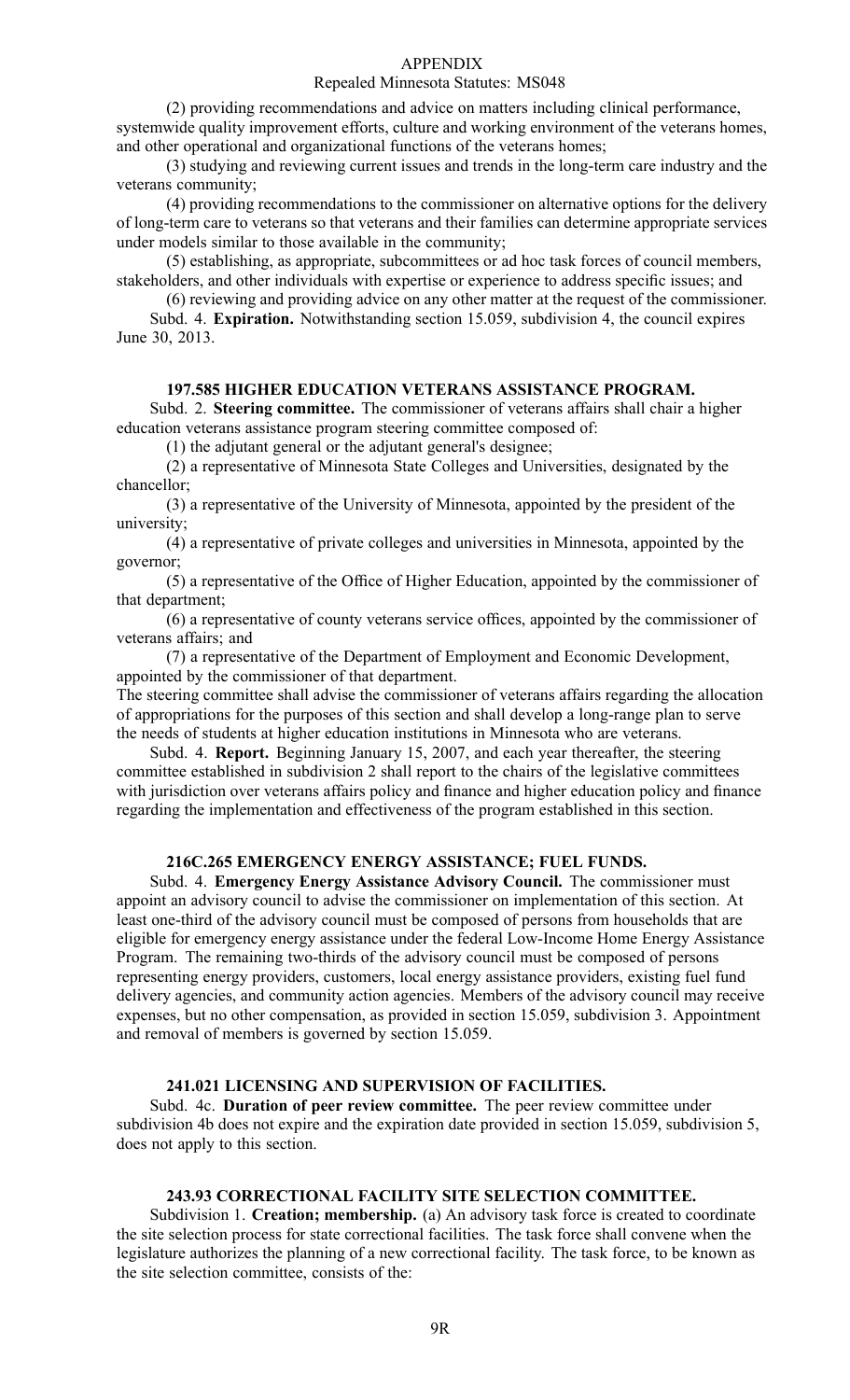## Repealed Minnesota Statutes: MS048

(1) commissioner of corrections or the commissioner's designee;

(2) deputy commissioner of corrections who has supervision and control over correctional facilities<sup>.</sup>

(3) commissioner of transportation or the commissioner's designee;

(4) commissioner of administration or the commissioner's designee;

(5) chairs of the senate Crime Prevention Committee and Crime Prevention Finance Division and the ranking members of that committee and division from the minority political caucus, or the chairs' and ranking members' designees; and

(6) chairs of the house of representatives Judiciary Committee and Judiciary Finance Division and the ranking members of that committee and division from the minority political caucus or the chairs' and ranking members' designees.

(b) The chairs of the senate Crime Prevention Finance Division and house of representatives Judiciary Finance Division, or the chairs' designees, shall chair the committee.

Subd. 2. **Site selection process.** The committee shall develop <sup>a</sup> correctional site selection process that most effectively and efficiently utilizes state financial resources for construction of correctional facilities. The committee may include such other factors as the committee considers relevant as criteria for the site selection process.

Subd. 3. **Recommendations.** Before recommendation of an individual site for <sup>a</sup> correctional facility, the committee shall require that all costs associated with the facility and the site be identified and reported, including but not limited to construction costs, site improvement, infrastructure upgrades, and operating costs for that site. The commissioners of administration and corrections and any other agencies involved with site construction or land acquisition shall cooperate with the committee in supplying information described in this subdivision and any other information required for project budgets under section 16B.335.

Subd. 4. **Report.** The committee shall repor<sup>t</sup> its recommendations for the siting of correctional facilities to the legislature.

Subd. 5. **Legislative authorization of site.** Each site for <sup>a</sup> new state of Minnesota correctional facility shall be chosen in the law authorizing and providing funding for the facility.

Subd. 6. **Staffing.** The committee may utilize employees from the legislative and executive branch entities with membership on the committee. The Department of Administration shall provide administrative support.

### **245.97 OMBUDSMAN COMMITTEE.**

Subd. 7. **Duration.** The committee does not expire and the expiration date provided in section 15.059, subdivision 5, does not apply to this section.

### **252.31 ADVISORY TASK FORCE.**

The commissioner of human services may appoint an advisory task force for services to persons with developmental disabilities or physical disabilities. The task force shall advise the commissioner relative to those laws which the commissioner is responsible to administer and enforce relating to developmental disabilities and physical disabilities. The commissioner also may reques<sup>t</sup> the task force for advice on implementing <sup>a</sup> comprehensive plan of services necessary to provide for the transition of persons with developmental disabilities from regional treatment centers services to community-based programs. The task force shall consist of persons who are providers or consumers of service for persons with developmental disabilities or physical disabilities, or who are interested citizens. The task force shall expire and the terms, compensation and removal of members shall be as provided in section 15.059.

## **270C.991 PROPERTY TAX SYSTEM BENCHMARKS AND CRITICAL INDICATORS.**

Subd. 4. **Property tax working group.** (a) A property tax working group is established as provided in this subdivision. The goals of the working group are:

(1) to investigate ways to simplify the property tax system and make advisory recommendations on ways to make the system more understandable;

(2) to reexamine the property tax calendar to determine what changes could be made to shorten the two-year cycle from assessment through property tax collection; and

(3) to determine the cost versus the benefits of the various property tax components, including property classifications, credits, aids, exclusions, exemptions, and abatements, and to sugges<sup>t</sup> ways to achieve some of the goals in simpler and more cost-efficient ways.

(b) The 12-member working group shall consist of the following members: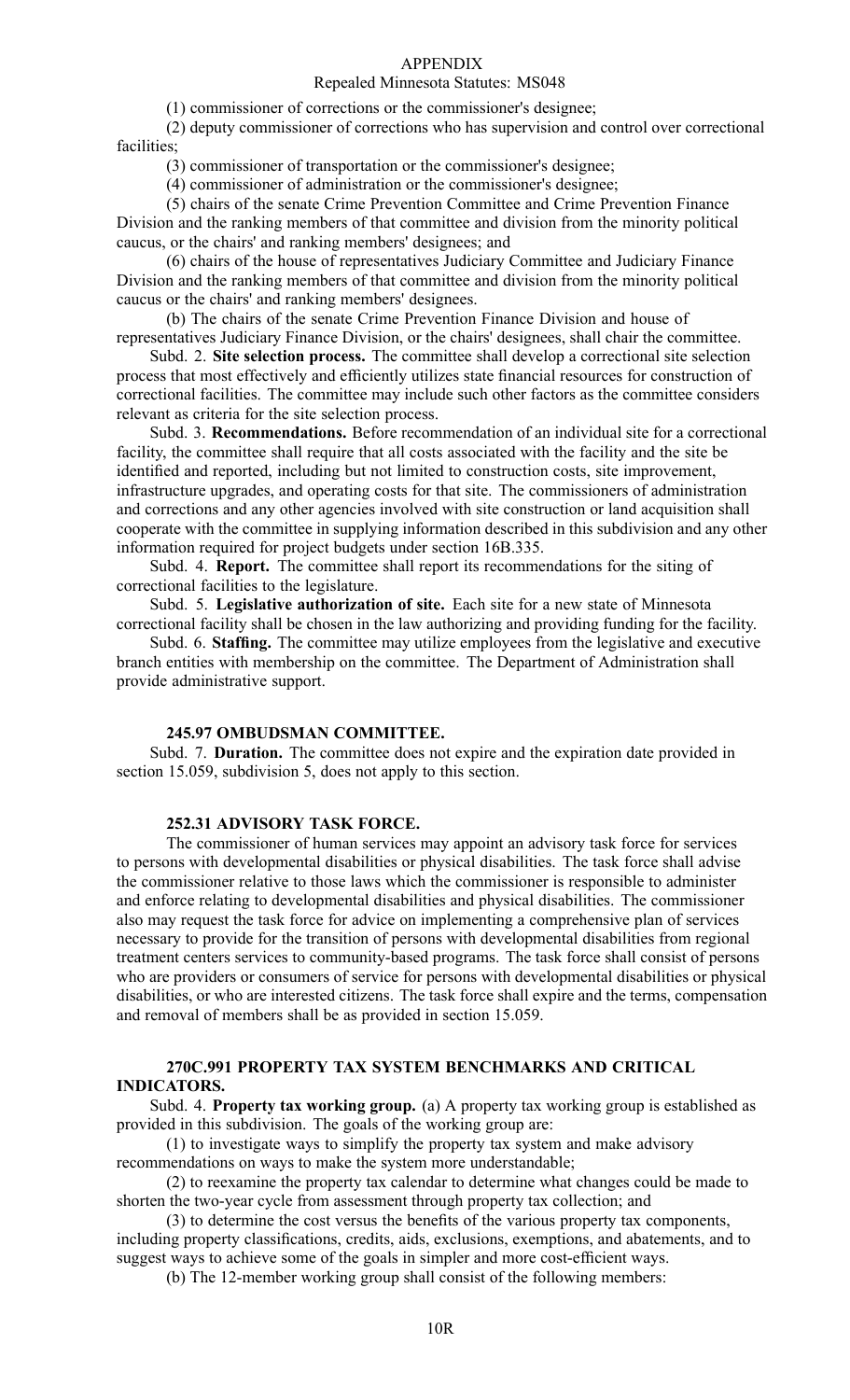## Repealed Minnesota Statutes: MS048

(1) two state representatives, both appointed by the chair of the house of representatives Taxes Committee, one from the majority party and one from the largest minority party;

(2) two senators appointed by the Subcommittee on Committees of the Senate Rules and Administration Committee, one from the majority party and one from the largest minority party;

(3) one person appointed by the Association of Minnesota Counties;

(4) one person appointed by the League of Minnesota Cities;

(5) one person appointed by the Minnesota Association of Townships;

(6) one person appointed by the Minnesota Chamber of Commerce;

(7) one person appointed by the Minnesota Association of Assessing Officers;

(8) two homeowners, one who is under 65 years of age, and one who is 65 years of age or older, both appointed by the commissioner of revenue; and

(9) one person jointly appointed by the Minnesota Farm Bureau and the Minnesota Farmers Union.

The commissioner of revenue shall chair the initial meeting, and the working group shall elect <sup>a</sup> chair at that initial meeting. The working group will meet at the call of the chair. Members of the working group shall serve without compensation. The commissioner of revenue must provide administrative suppor<sup>t</sup> to the working group. Chapter 13D does not apply to meetings of the working group. Meetings of the working group must be open to the public and the working group must provide notice of <sup>a</sup> meeting to potentially interested persons at least seven days before the meeting. A meeting of the working group occurs when <sup>a</sup> quorum is present.

(c) The working group shall make its advisory recommendations to the chairs of the house of representatives and senate Taxes Committees on or before February 1, 2013, at which time the working group shall be finished and this subdivision expires. The advisory recommendations should be reviewed by the Taxes Committees under subdivision 5.

### **299C.156 FORENSIC LABORATORY ADVISORY BOARD.**

Subdivision 1. **Membership.** (a) The Forensic Laboratory Advisory Board consists of the following:

(1) the superintendent of the Bureau of Criminal Apprehension or the superintendent's designee;

(2) the commissioner of public safety or the commissioner's designee;

(3) the commissioner of corrections or the commissioner's designee;

(4) an individual with expertise in the field of forensic science, selected by the governor;

(5) an individual with expertise in the field of forensic science, selected by the attorney general;

(6) <sup>a</sup> faculty member of the University of Minnesota, selected by the president of the university;

(7) the state public defender or <sup>a</sup> designee;

(8) <sup>a</sup> prosecutor, selected by the Minnesota County Attorneys Association;

(9) <sup>a</sup> sheriff, selected by the Minnesota Sheriffs Association;

(10) <sup>a</sup> police chief, selected by the Minnesota Chiefs of Police Association;

(11) <sup>a</sup> judge or court administrator, selected by the chief justice of the Supreme Court; and

(12) <sup>a</sup> criminal defense attorney, selected by the Minnesota State Bar Association.

(b) The board shall select <sup>a</sup> chair from among its members.

(c) Board members serve four-year terms and may be reappointed.

(d) The board may employ staff necessary to carry out its duties.

Subd. 2. **Duties.** The board may:

(1) develop and implement <sup>a</sup> reporting system through which laboratories, facilities, or entities that conduct forensic analyses repor<sup>t</sup> professional negligence or misconduct that substantially affects the integrity of the forensic results committed by employees or contractors;

(2) encourage all laboratories, facilities, or entities that conduct forensic analyses to repor<sup>t</sup> professional negligence or misconduct that substantially affects the integrity of the forensic results committed by employees or contractors to the board;

(3) investigate, in <sup>a</sup> timely manner, any allegation of professional negligence or misconduct that would substantially affect the integrity of the results of <sup>a</sup> forensic analysis conducted by <sup>a</sup> laboratory, facility, or entity; and

(4) encourage laboratories, facilities, and entities that conduct forensic analyses to become accredited by the American Society of Crime Laboratory Directors/Laboratory Accreditation Board (ASCLD/LAB) or other appropriate accrediting body and develop and implement <sup>a</sup> process for those entities to repor<sup>t</sup> their accreditation status to the board.

Subd. 3. **Investigations.** (a) An investigation under subdivision 2, clause (3):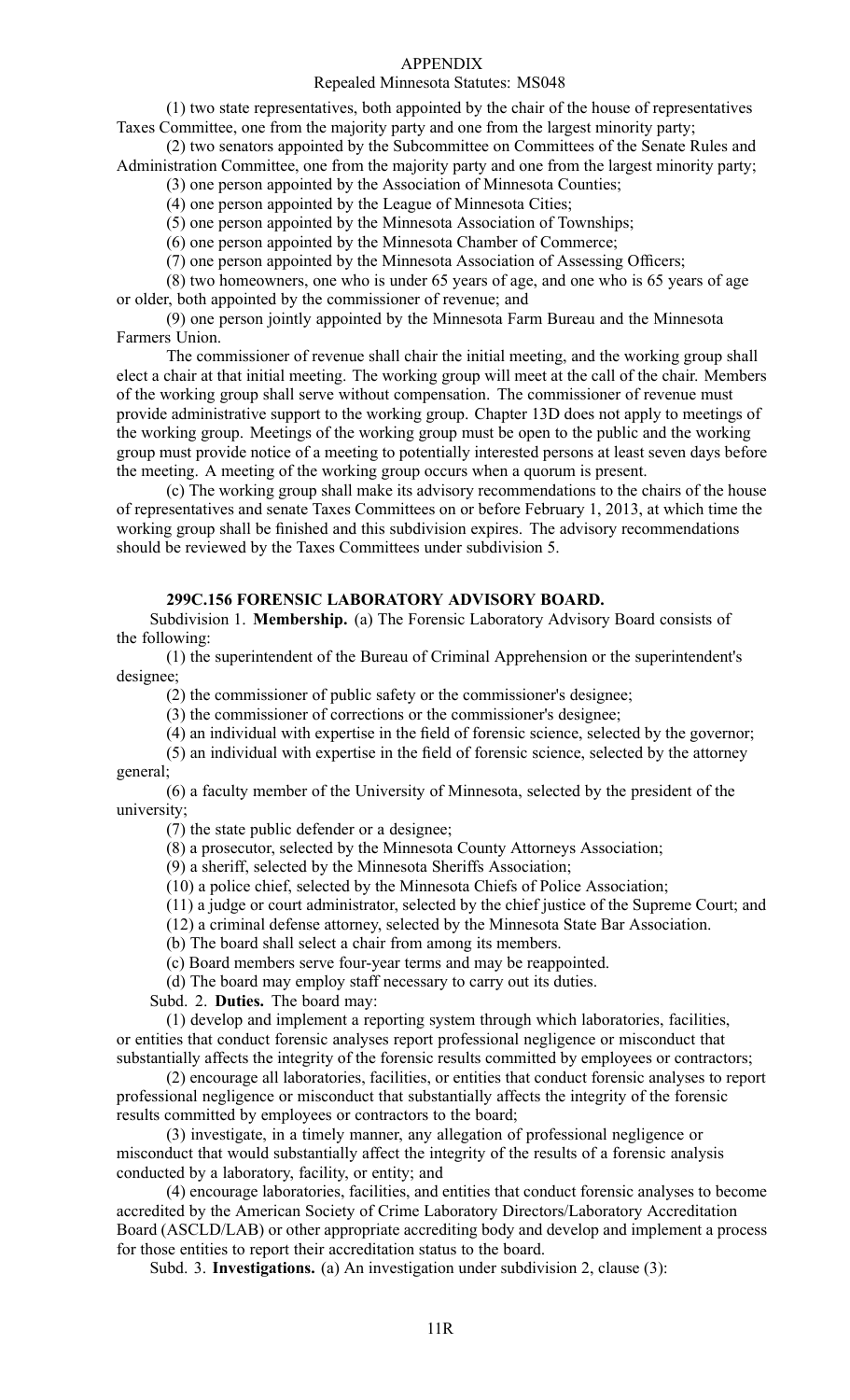### Repealed Minnesota Statutes: MS048

(1) may include the preparation of <sup>a</sup> written repor<sup>t</sup> that identifies and describes the methods and procedures used to identify:

(i) the alleged negligence or misconduct;

(ii) whether negligence or misconduct occurred; and

(iii) any corrective action required of the laboratory, facility, or entity; and

(2) may include one or more:

(i) retrospective reexaminations of other forensic analyses conducted by the laboratory,

facility, or entity that may involve the same kind of negligence or misconduct; and

(ii) follow-up evaluations of the laboratory, facility, or entity to review:

(A) the implementation of any corrective action required under clause (1)(iii); or

(B) the conclusion of any retrospective reexamination under clause (2)(i).

(b) The costs of an investigation under this section must be borne by the laboratory, facility, or entity being investigated.

Subd. 4. **Delegation of duties.** The board by contract may delegate the duties described in subdivision 2, clauses (1) and (3), to any person or entity that the board determines to be qualified to assume those duties.

Subd. 5. **Reviews and reports are public.** The board shall make all investigation reports completed under subdivision 3, paragraph (a), clause (1), available to the public. A repor<sup>t</sup> completed under subdivision 3, paragraph (a), clause (1), in <sup>a</sup> subsequent civil or criminal proceeding is not prima facie evidence of the information or findings contained in the report.

Subd. 6. **Reports to legislature.** By January 15 of each year, the board shall submit any repor<sup>t</sup> prepared under subdivision 3, paragraph (a), clause (1), during the preceding calendar year to the governor and the legislature.

Subd. 7. **Forensic analysis processing time period guidelines.** (a) By July 1, 2007, the board shall recommend forensic analysis processing time period guidelines applicable to the Bureau of Criminal Apprehension and other laboratories, facilities, and entities that conduct forensic analyses. When adopting and recommending these guidelines and when making other related decisions, the board shall consider the goals and priorities identified by the presidential DNA initiative. The board shall consider the feasibility of the Bureau of Criminal Apprehension completing the processing of forensic evidence submitted to it by sheriffs, chiefs of police, or state or local corrections authorities.

(b) The bureau shall provide information to the board in the time, form, and manner determined by the board and keep it informed of the most up-to-date data on the actual forensic analysis processing turnaround time periods. By January 15 of each year, the board shall repor<sup>t</sup> to the legislature on these issues, including the recommendations made by the board to improve turnaround times.

Subd. 8. **Forensic evidence processing deadline.** The board may recommend reasonable standards and deadlines for the Bureau of Criminal Apprehension to test and catalog forensic evidence samples relating to alleged crimes committed, including DNA analysis, in their control and possession.

Subd. 9. **Office space.** The commissioner of public safety may provide adequate office space and administrative services to the board.

Subd. 10. **Expenses.** Section 15.059 applies to the board.

Subd. 11. **Definition.** As used in this section, "forensic analysis" means <sup>a</sup> medical, chemical, toxicologic, ballistic, or other exper<sup>t</sup> examination or test performed on physical evidence, including DNA evidence, for the purpose of determining the connection of the evidence to <sup>a</sup> criminal action.

#### **299M.02 FIRE PROTECTION ADVISORY COUNCIL.**

Subdivision 1. **Creation.** The commissioner shall establish <sup>a</sup> Fire Protection Advisory Council.

Subd. 2. **Membership.** The council consists of the commissioner of public safety, or the commissioner's designee, and eight members appointed for <sup>a</sup> term of three years by the commissioner. Two members must be licensed fire protection contractors or full-time, managing employees actively engaged in <sup>a</sup> licensed fire protection contractor business. Two members must be journeyman sprinkler fitters certified as competent under this chapter. One member of the council must be an active member of the Minnesota State Fire Chiefs Association. One member must be an active member of the Fire Marshals Association of Minnesota. One member must be <sup>a</sup> building official certified by the Department of Administration, who is professionally competent in fire protection system inspection. One member must be <sup>a</sup> member of the general public. The commissioner or designee is <sup>a</sup> nonvoting member.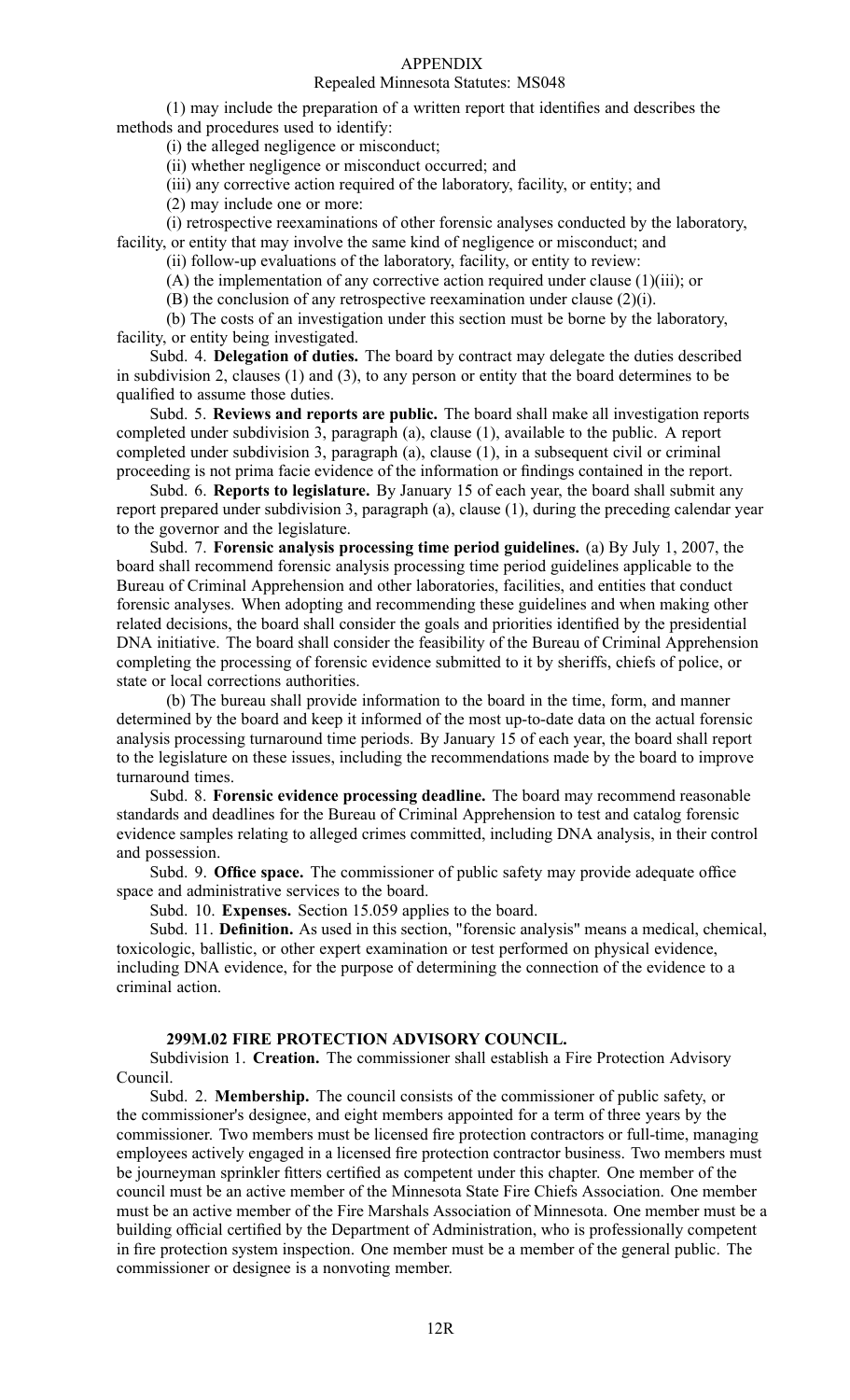#### Repealed Minnesota Statutes: MS048

Subd. 3. **Duties.** The council shall advise the commissioner of public safety on matters within the council's expertise or under the regulation of the commissioner.

## **402A.15 STEERING COMMITTEE ON PERFORMANCE AND OUTCOME REFORMS.**

Subdivision 1. **Duties.** (a) The Steering Committee on Performance and Outcome Reforms shall develop <sup>a</sup> uniform process to establish and review performance and outcome standards for all essential human services based on the current level of resources available, and shall develop appropriate reporting measures and <sup>a</sup> uniform accountability process for responding to <sup>a</sup> county's or service delivery authority's failure to make adequate progress on achieving performance measures. The accountability process shall focus on the performance measures rather than inflexible implementation requirements.

(b) The steering committee shall:

(1) by November 1, 2009, establish an agreed-upon list of essential services;

(2) by February 15, 2010, develop and recommend to the legislature <sup>a</sup> uniform, graduated process, in addition to the remedies identified in section 402A.18, for responding to <sup>a</sup> county's failure to make adequate progress on achieving performance measures; and

(3) by December 15, 2012, for each essential service, make recommendations to the legislature regarding (i) performance measures and goals based on those measures for each essential service, and (ii) <sup>a</sup> system for reporting on the performance measures and goals. By January 15 of each year starting January 15, 2011, the steering committee shall repor<sup>t</sup> its recommendations to the governor and legislative committees with jurisdiction over health and human services. As part of its report, the steering committee shall, as appropriate, recommend statutory provisions, rules and requirements, and reports that should be repealed or eliminated.

(c) As far as possible, the performance measures, reporting system, and funding shall be consistent across program areas. The development of performance measures shall consider the manner in which data will be collected and performance will be reported. The steering committee shall consider state and local administrative costs related to collecting data and reporting outcomes when developing performance measures. The steering committee shall also identify and incorporate federal performance measures in its recommendations for those program areas where federal funding is contingent on meeting federal performance standards. The steering committee shall take into consideration that the goal of implementing changes to program monitoring and reporting the progress toward achieving outcomes is to significantly minimize the cost of administrative requirements and to allow funds freed by reduced administrative expenditures to be used to provide additional services, allow flexibility in service design and management, and focus energies on achieving program and client outcomes.

(d) In making its recommendations, the steering committee shall consider input from the council established in section 402A.20.

(e) The steering committee shall form work groups that include persons who provide or receive essential services and representatives of organizations who advocate on behalf of those persons.

(f) By December 15, 2009, the steering committee shall establish <sup>a</sup> three-year schedule for completion of its work. The schedule shall be published on the Department of Human Services Web site and reported to the legislative committees with jurisdiction over health and human services. In addition, the commissioner shall pos<sup>t</sup> quarterly updates on the progress of the steering committee on the Department of Human Services Web site.

Subd. 2. **Composition.** (a) The steering committee shall include:

(1) the commissioner of human services, or designee, and two additional representatives of the department;

(2) two county commissioners, representative of rural and urban counties, selected by the Association of Minnesota Counties;

(3) two county directors of human services, representative of rural and urban counties, selected by the Minnesota Association of County Social Service Administrators; and

(4) three clients or client advocates representing different populations receiving services from the Department of Human Services, who are appointed by the commissioner.

(b) The commissioner, or designee, and <sup>a</sup> county commissioner shall serve as cochairs of the committee. The committee shall be convened within 60 days of May 15, 2009.